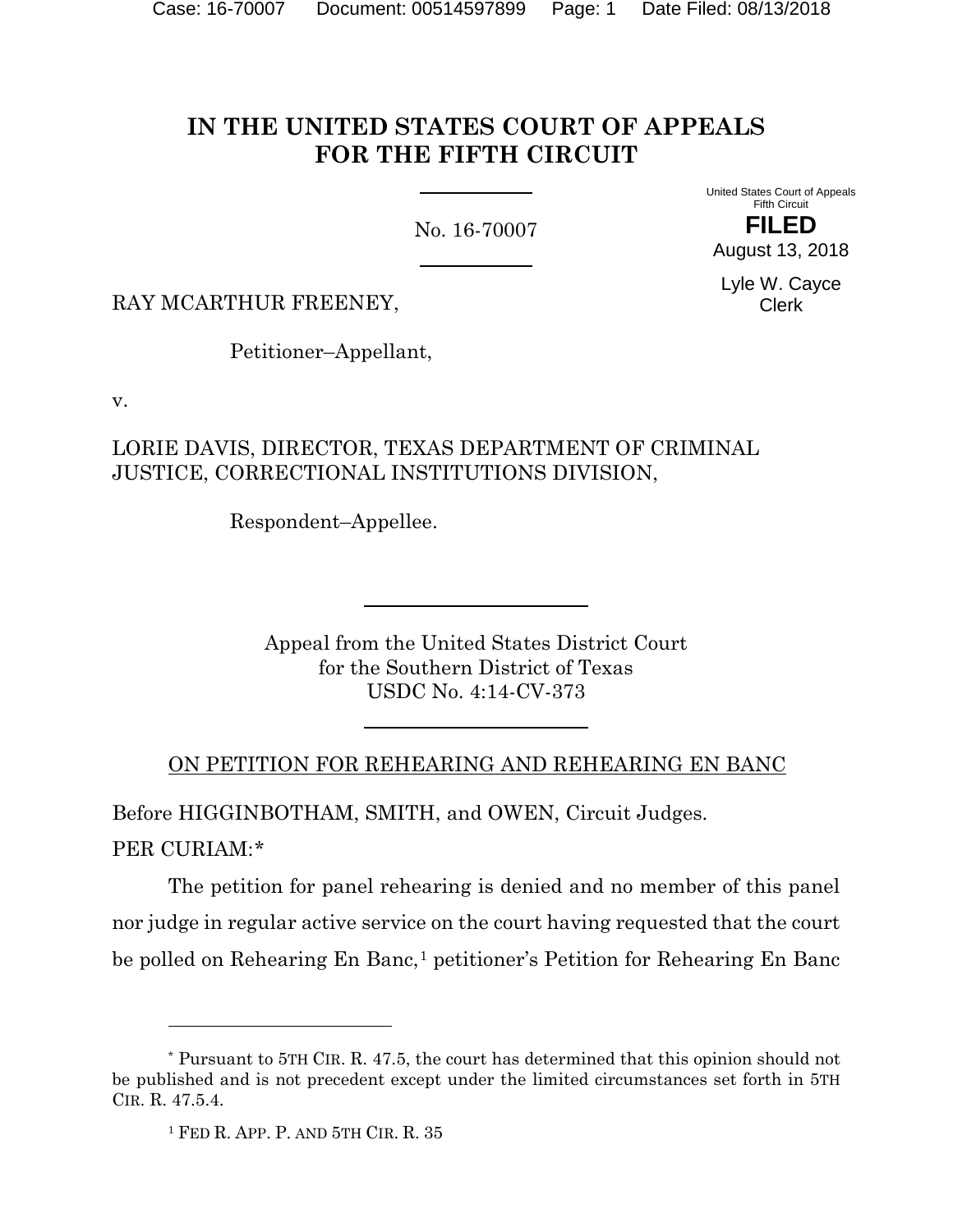is also denied. The opinion filed in this case on March 12, 2018, is withdrawn, and the following opinion is substituted.[2](#page-1-0)

Ray McArthur Freeney was convicted of capital murder in Texas state court and sentenced to death. He sought post-conviction relief, alleging that his state trial counsel rendered ineffective assistance during sentencing. The state habeas court rejected the claim on the merits. Freeney subsequently filed for habeas relief in federal court. The district court denied relief and declined to issue a certificate of appealability (COA). Freeney now applies for a COA from this court. We deny his application.

#### **I**

At trial, the State established, based in part on Freeney's detailed confession, that Freeney had brutally raped and killed two young women.[3](#page-1-1) As recounted by the Texas Court of Criminal Appeals, Freeney's first victim, Kirshalynne Jones, was a fifteen-year-old who occasionally worked as a prostitute. He went with her to her motel room, $4$  and upon arriving, he placed her in a "choke hold" until she lost consciousness. For fifteen minutes, he attempted to have vaginal intercourse with her while she was unconscious. When she regained consciousness, Freeney stabbed her in the chest and neck and then forced her to perform oral sex. In his confession, Freeney noted that as Jones died at the foot of the bed, she had a "bleak look in her eyes." Freeney then used water to clean the surfaces he had touched, placed Jones's body in the bathtub, and left.

Four days later, Freeney took his second victim, Vicky Dean, to his apartment, where he gave her juice laced with a "sleeping aid." While

<span id="page-1-0"></span><sup>2</sup> *Freeney v. Davis*, 2018 WL 1278124 (5th Cir. Mar. 12, 2018) (per curiam) (unpublished).

<sup>3</sup> *See* 19 RR 95.

<span id="page-1-2"></span><span id="page-1-1"></span><sup>4</sup> *Freeney v. State*, No. AP-74,776, 2005 WL 1009560, at \*1, \*3 (Tex. Crim. App. Apr. 27, 2005).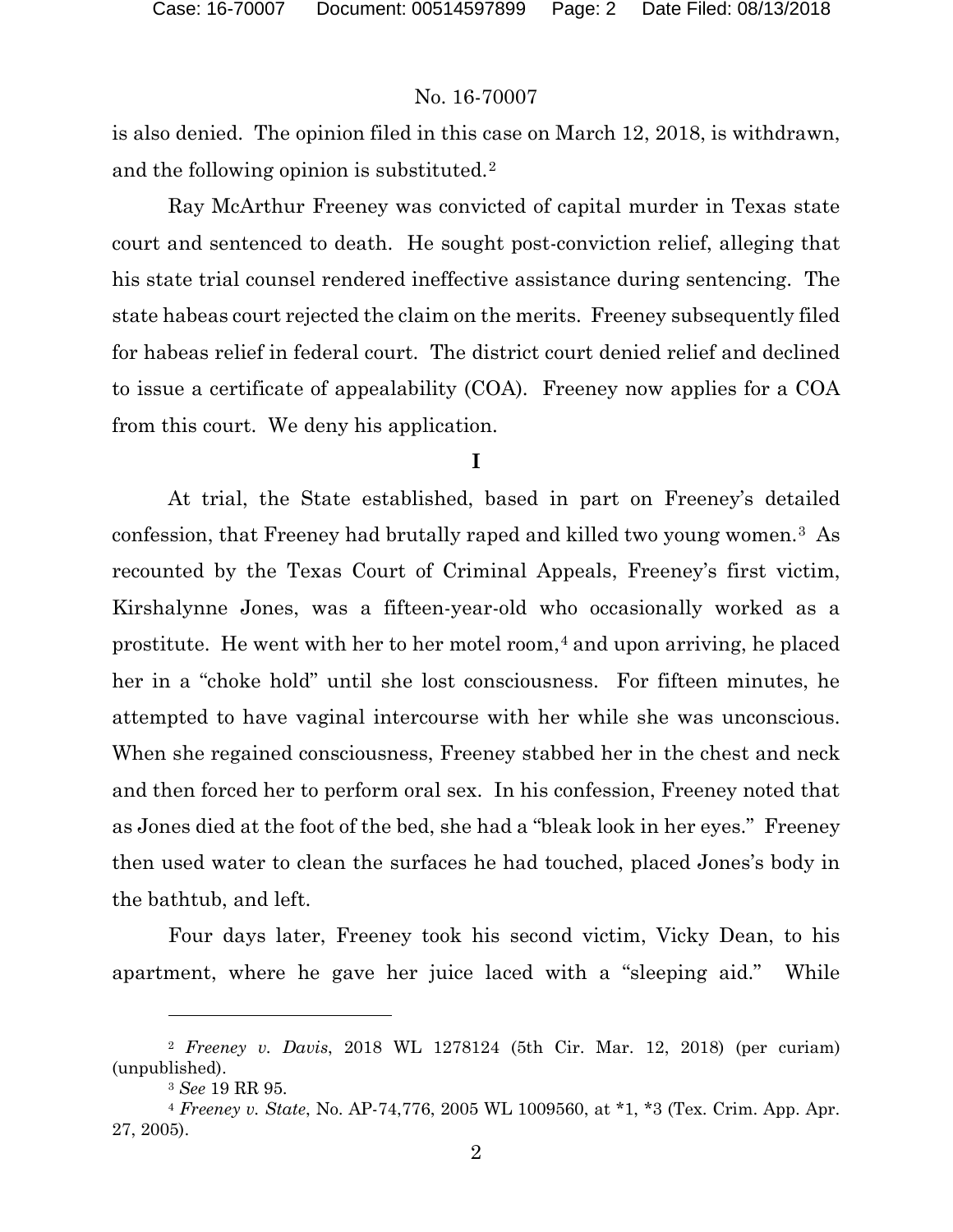preparing the drugged beverage, Freeney armed himself with a knife. After Dean drank the juice, Freeney told her to lie on the bed, saying he would massage her. When she complied, he stabbed her in the neck, leading to a physical altercation during which Freeney continued to stab her. "After the first few stabs," Dean submitted and took off her clothes. Freeney attempted to have vaginal intercourse then had Dean perform oral sex. When Freeney ejaculated, they fought again, at which point Freeney stabbed Dean in the eye. She asked Freeney to "[p]ull this knife out of me so I can die."<sup>5</sup> He did not,<sup>[6](#page-2-1)</sup> but instead covered her with bedding and exited through a window.[7](#page-2-2) She later died from her wounds.<sup>8</sup>

The jury found Freeney guilty of capital murder.[9](#page-2-4) During the sentencing phase of the trial, Freeney called eight witnesses. Dr. Longmire, an expert in the Texas Department of Criminal Justice's (TDCJ's) inmate classification system, testified that the TDCJ would place Freeney in the highest available custody level, in which prisoners have limited access "to jobs, civilians, and other opportunities" and are supervised by well-trained guards.[10](#page-2-5) He also noted that TDCJ prisons have a relatively low rate of acts of violence in the general prison population. He testified that TDJC provides medication for mentally ill inmates as well as units designed specifically for mentally ill inmates and that inmates convicted of capital murder are four times less likely to commit acts of violence than the general prison population.[11](#page-2-6) Longmire also testified that no inmate convicted of capital murder has been granted parole.<sup>[12](#page-2-7)</sup>

- <span id="page-2-1"></span><sup>6</sup> SHCR at 162.
- <span id="page-2-2"></span><sup>7</sup> SHCR at 164-65.
- <span id="page-2-3"></span><sup>8</sup> 18 RR 73-74.
- <span id="page-2-5"></span><span id="page-2-4"></span><sup>9</sup> 4 CR 639.
- <sup>10</sup> SHCR at 264.
- <span id="page-2-6"></span><sup>11</sup> SHCR at 264.
- <span id="page-2-7"></span><sup>12</sup> SHCR at 264.

<span id="page-2-0"></span><sup>5</sup> SHCR at 162.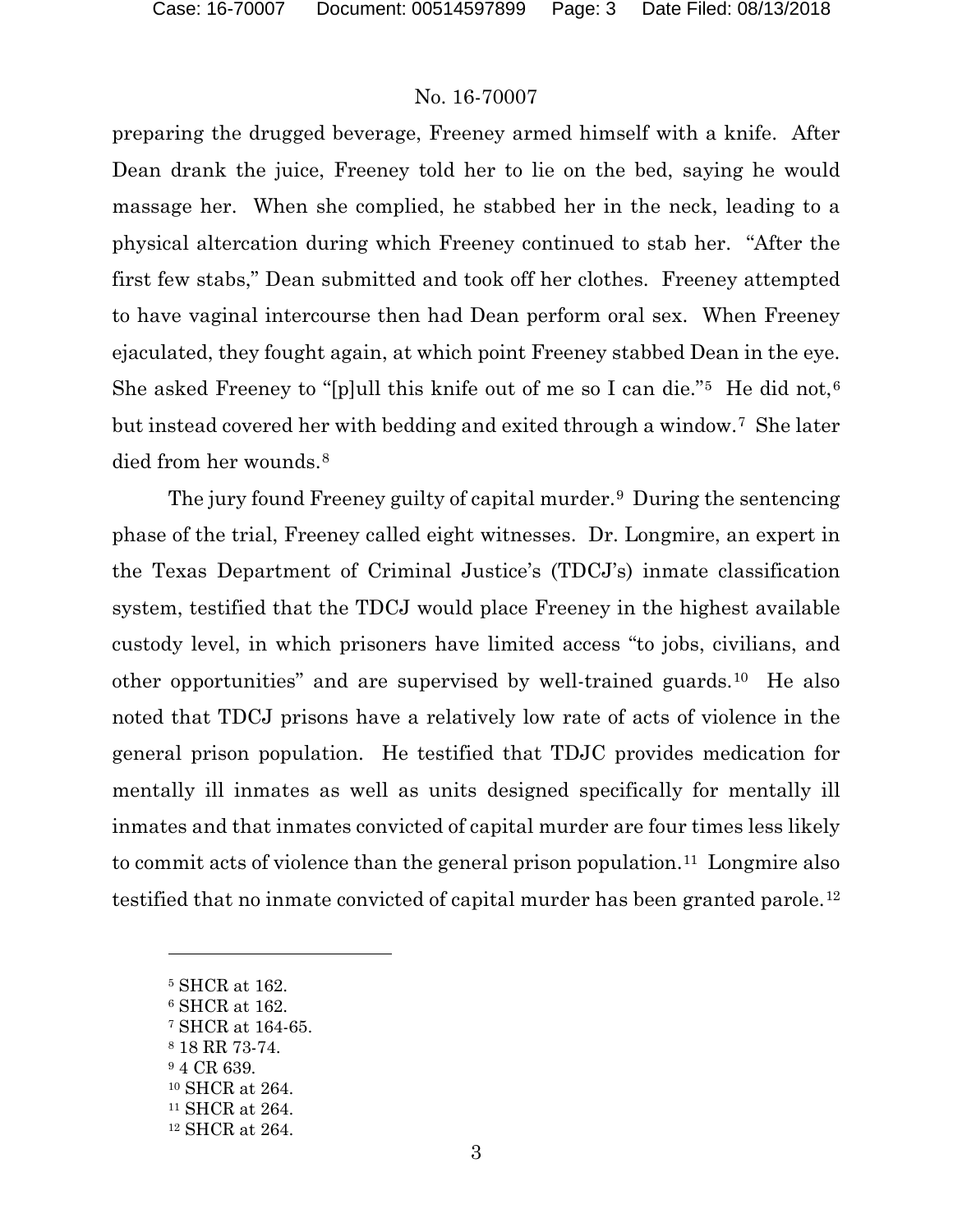Freeney's psychiatrist, Dr. G.K. Ravichandran, who treated Freeney for several years prior to trial, also testified. Dr. Ravichandran recounted that he diagnosed Freeney with schizoaffective disorder and that Freeney had symptoms of bipolar disorder. Ravichandran testified that Freeney did not appear to be malingering. Dr. Daneen Milam, a neuropsychologist who testified on Freeney's behalf, largely echoed Dr. Ravichandran's conclusions. Milam diagnosed Freeney with schizophrenia and major depression but opined that medication could control Freeney's behavior in prison.[13](#page-3-0) She noted that Freeney had ceased taking his medication for between two weeks to three months before committing the crimes and that she believed Freeney had suffered another psychotic break shortly before the murders.<sup>14</sup> She also testified that Freeney's childhood "was pretty ok," that he was quiet, reserved, and tidy as a child, but that his uncle sexually abused him, and that his first psychotic break occurred while serving in the National Guard, resulting in a medical discharge.[15](#page-3-2)

Freeney called several character witnesses. Leon Dwight Bey testified that Freeney had described instability in his life and abuse he had suffered as a child.[16](#page-3-3) Kobina Bryant, a friend who had known Freeney for twenty years, stated that she had observed significant changes in Freeney's behavior, including multiple paranoid episodes, after Freeney spent time serving in the National Guard.[17](#page-3-4) Cassandra Rouse, a long-time friend of Freeney's mother, attested that during childhood, Freeney was not aggressive but became "distant" and "angrier" after serving in the National Guard.[18](#page-3-5) Lisa Angelle, a

<span id="page-3-0"></span><sup>13</sup> 22 RR 233-36.

<span id="page-3-1"></span><sup>14</sup> SHCR at 267.

<span id="page-3-2"></span><sup>15</sup> SHCR at 266-67.

<span id="page-3-3"></span><sup>16</sup> 22 RR 122-30.

<span id="page-3-4"></span><sup>17</sup> 22 RR 135-45.

<span id="page-3-5"></span><sup>18</sup> 22 RR 151-59.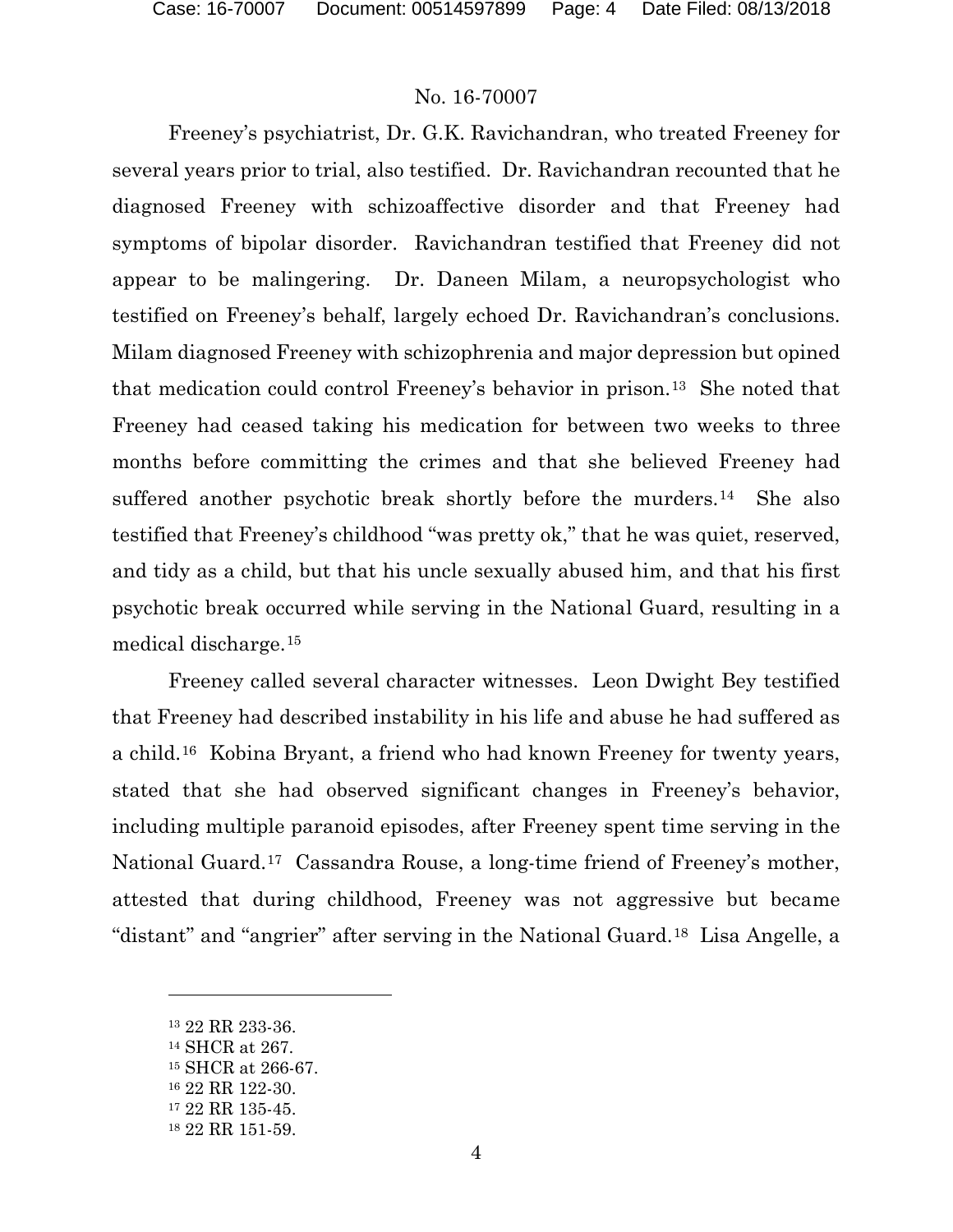friend of Freeney's mother and a babysitter for Freeney during his childhood, testified that she thought him to be a "normal kid" but observed that Freeney behaved differently and did not take good care of himself after serving in the National Guard.[19](#page-4-0) Freeney's mother testified that Freeney was "normal" as a child, she had been a strict parent, and Freeney began experiencing schizophrenic incidents during his National Guard service.<sup>[20](#page-4-1)</sup>

After considering this evidence, the jury sentenced Freeney to death.<sup>[21](#page-4-2)</sup> The Texas Court of Criminal Appeals affirmed Freeney's conviction.[22](#page-4-3) While the appeal was pending, Freeney filed a state habeas application,<sup>[23](#page-4-4)</sup> which included an ineffective-assistance-of-trial-counsel claim asserting that Freeney's trial attorneys did not adequately investigate and develop mitigating evidence.[24](#page-4-5) In particular, Freeney argued that trial counsel should have interviewed several of Freeney's relatives, who could have provided support for the proposition that Freeney's mental instability in adulthood is due at least in part to his "dysfunctional and abusive childhood."[25](#page-4-6) Freeney presented new information through affidavits attached to his petition, including testimony from Freeney's half-brother that their mother was mentally and verbally abusive toward her children and disciplined them with beatings that left bruises and that Freeney's half-brother "had heard [that Freeney's uncle] Calvin had molested [Freeney]."[26](#page-4-7) Freeney's aunt and another half-brother of Freeney's averred that Freeney was aggressive and prone to instigating fights

<sup>19</sup> 22 RR 163-70.

<span id="page-4-2"></span><span id="page-4-1"></span><span id="page-4-0"></span><sup>20</sup> 22 RR 178-89.

<sup>21</sup> 24 RR 4.

<span id="page-4-3"></span><sup>22</sup> *Freeney v. State*, No. AP-74,776, 2005 WL 1009560 (Tex. Crim. App. Apr. 27, 2005).

<span id="page-4-5"></span><span id="page-4-4"></span><sup>23</sup> SHCR 2-89.

<sup>24</sup> SHCR 2-6.

<span id="page-4-7"></span><span id="page-4-6"></span><sup>25</sup> SHCR 7; *see* SHCR 7-19, 36-59, 80-81.

<sup>26</sup> SHCR 7-9.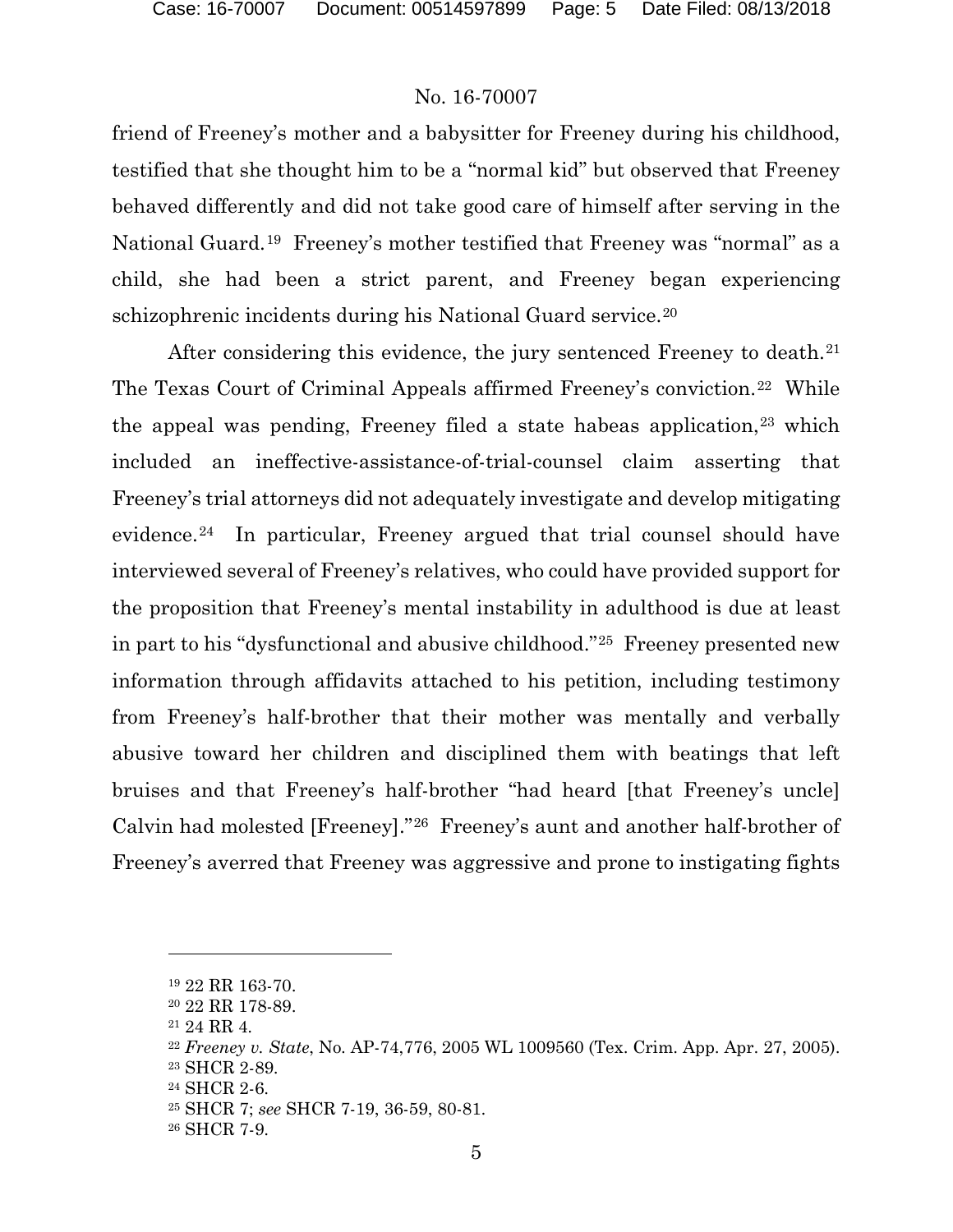as a child,<sup>[27](#page-5-0)</sup> and Freeney's aunt averred that Freeney's mother was often violent and once hit Freeney on the head with a can.[28](#page-5-1)

After reviewing the new affidavits, Dr. Cecil Reynolds, who had served as a consulting expert to trial counsel, attested that in preparing his pre-trial memorandum, he had not been aware of the extent of the violence in Freeney's household when Freeney was growing up.[29](#page-5-2) Dr. Milam also reviewed the new affidavits and concluded that "without knowledge of [Freeney's] childhood which was marked by physical, sexual and emotional abuse, neglect and inadequate supervision, along with clear indications of early onset of mental illness, the jury would not be able to make a fair and balanced assessment of his personal moral culpability."[30](#page-5-3)

In addition to the affidavits from family members, the state habeas application also included affidavits from Freeney's trial counsel, Layton Duer<sup>[31](#page-5-4)</sup> and Robert Loper.[32](#page-5-5) Duer's affidavit stated that he and Loper undertook a "thorough pre-trial investigation" that included hiring an investigator, a mitigation specialist, and mental health experts, and that also included interviews with family members "with regard to possible history of mental illness, abuse as a child, and possible history of violence."[33](#page-5-6) Loper's affidavit was similar to Duer's and noted that both trial counsel and the mitigation specialist asked the witnesses whom they interviewed about any additional witnesses who might be available to testify.<sup>34</sup> However, Loper added that the newly provided affidavits from family members raised issues that he "would

<span id="page-5-0"></span><sup>27</sup> SHCR 8-9, 18.

<span id="page-5-2"></span><span id="page-5-1"></span><sup>28</sup> SHCR 18.

<sup>29</sup> SHCR 20-22.

<span id="page-5-3"></span><sup>30</sup> SHCR at 228.

<span id="page-5-5"></span><span id="page-5-4"></span><sup>31</sup> SHCR at 236-37.

<sup>32</sup> SHCR at 240-44.

<span id="page-5-6"></span><sup>33</sup> SHCR at 236.

<span id="page-5-7"></span><sup>34</sup> SHCR at 243.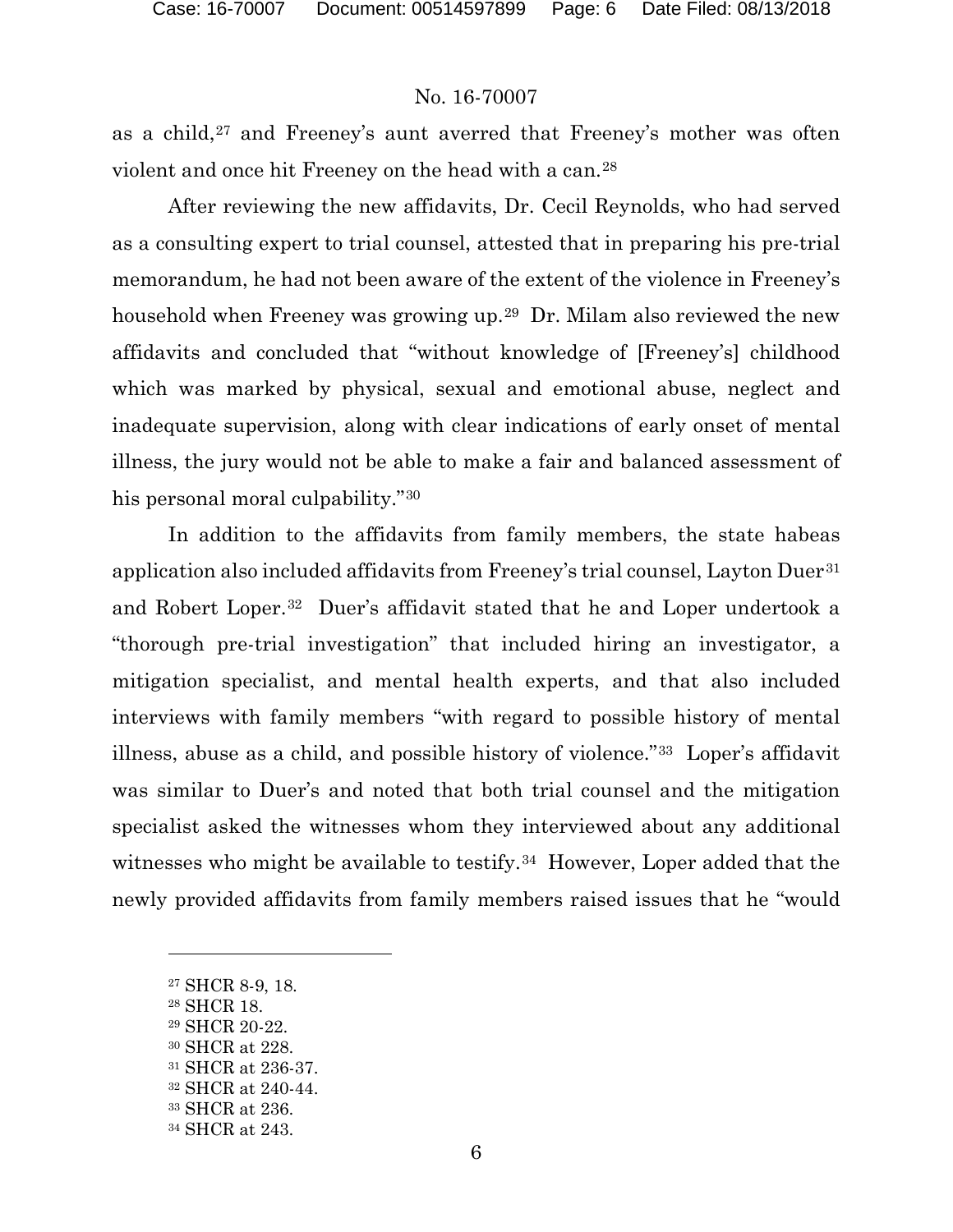have certainly wanted to know about."<sup>[35](#page-6-0)</sup> He stated that if the new affidavits are accurate, "it [then] appears that [Freeney's] mother was not forthcoming and actually was untruthful" about certain aspects of Freeney's upbringing.[36](#page-6-1)

The State and Freeney both submitted proposed findings of fact and conclusions of law to the state habeas court. The state habeas court entered an order adopting the State's proposed findings and conclusions, and recommended that the Texas Court of Criminal Appeals deny Freeney relief.[37](#page-6-2) The Court of Criminal Appeals, however, remanded for further findings as to whether the lay affiants were available to testify and as to the extent to which trial counsel had investigated and spoken with those affiants.<sup>[38](#page-6-3)</sup> The state habeas trial court ordered the parties to obtain affidavits from the lay affiants and Freeney's former trial counsel relating to these issues<sup>[39](#page-6-4)</sup> and "to file" proposed findings of fact and conclusions of law within twenty-one days following receipt of the affidavits from Applicant's former trial attorneys."[40](#page-6-5) Freeney submitted additional affidavits from the lay affiants,<sup>[41](#page-6-6)</sup> and one of Freeney's trial counsel submitted an affidavit.<sup>42</sup> The State submitted proposed findings of fact and conclusions of law.[43](#page-6-8) Six days later, before Freeney had filed proposed findings of fact and conclusions of law, the state habeas court adopted the State's proposed findings and conclusions, and again recommended that relief be denied. The Texas Court of Criminal Appeals

<sup>35</sup> SHCR at 243.

<sup>36</sup> SHCR at 243-44.

<sup>37</sup> SHCR at 248-99.

<span id="page-6-8"></span><span id="page-6-7"></span><span id="page-6-6"></span><span id="page-6-5"></span><span id="page-6-4"></span><span id="page-6-3"></span><span id="page-6-2"></span><span id="page-6-1"></span><span id="page-6-0"></span><sup>38</sup> *Ex parte Freeney*, No. WR-78, 109-01, 2013 WL 1182745, at \*1-2 (Tex. Crim. App. Mar. 20, 2013).

<sup>39</sup> Supp. SHCR at 29-30.

<sup>40</sup> Supp. SHCR at 24.

<sup>41</sup> Supp. SHCR at 46.

<sup>42</sup> Supp. SHCR at 98-101.

<sup>43</sup> Supp. SHCR at 97-110.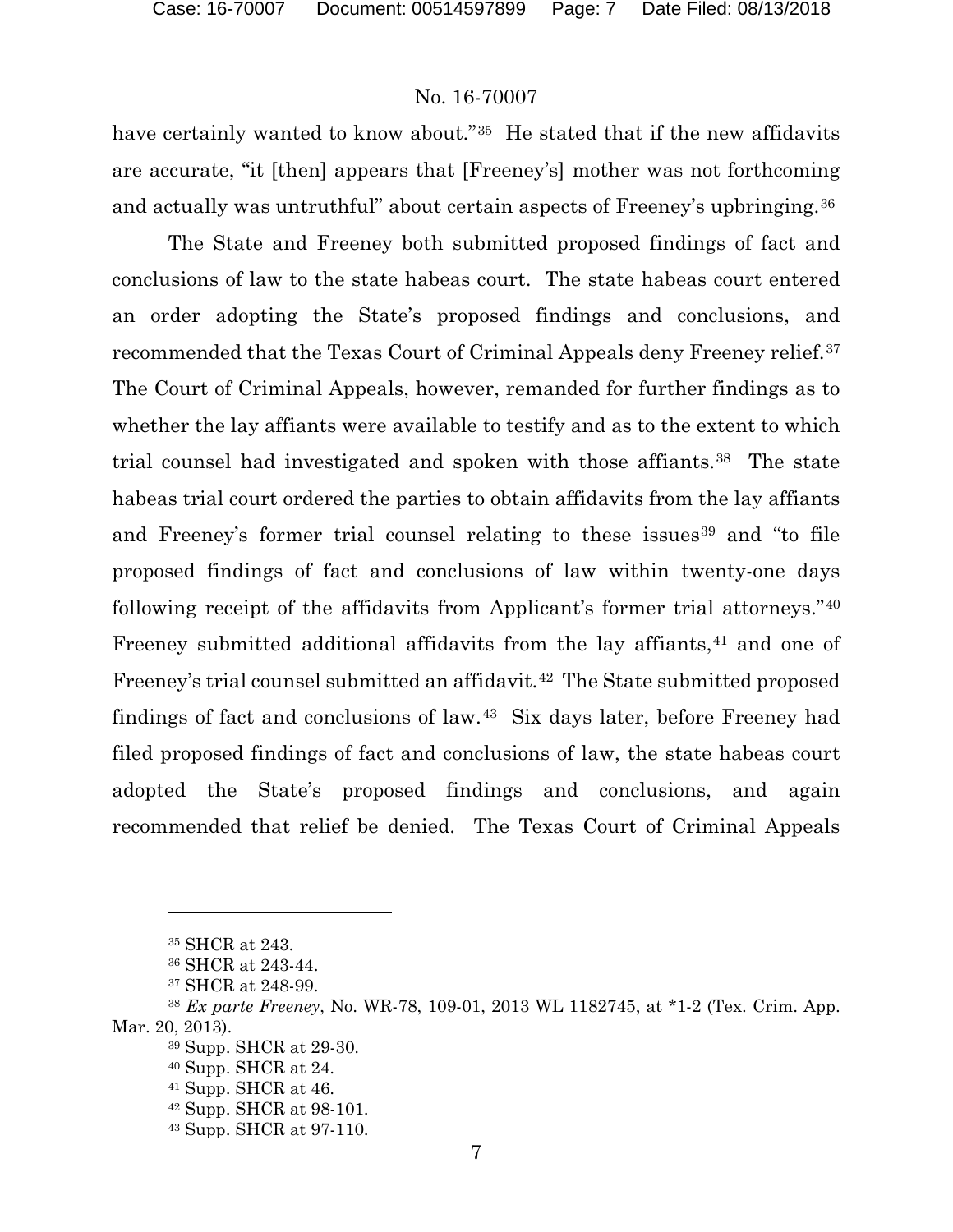agreed with the state habeas court's recommendation, adopted its findings and conclusions, and denied relief.[44](#page-7-0)

Freeney subsequently filed a federal habeas petition.<sup>45</sup> The Director of the Criminal Institutions Divisions of the Texas Department of Criminal Justice (Director) moved for summary judgment. The district court granted the motion, holding that 28 U.S.C. § 2254(d) applied and that the state court's determination was objectively reasonable as to the performance of counsel and as to the prejudice prong of an ineffective-assistance-of-counsel claim.[46](#page-7-2) The district court held in the alternative, after applying a de novo standard of review, that habeas relief was not warranted. The district court denied Freeney a COA.<sup>47</sup> Freeney applied for a COA from this court.<sup>[48](#page-7-4)</sup>

#### **II**

For a state prisoner seeking federal habeas relief, the issuance of a COA is a jurisdictional prerequisite to appellate review.[49](#page-7-5) We may issue a COA "only if the applicant has made a substantial showing of the denial of a constitutional right,"[50](#page-7-6) meaning that "jurists of reason could disagree with the district court's resolution of his constitutional claims or that jurists could conclude the issues presented are adequate to deserve encouragement to proceed further."[51](#page-7-7) Stated another way, we are restricted to "ask[ing] 'only if the District Court's decision was debatable;'" if not, a COA may not issue.[52](#page-7-8) This standard allows a COA to issue "even though every jurist of reason might

<span id="page-7-1"></span><span id="page-7-0"></span><sup>44</sup> Order 1–2, *Ex parte Freeney*, No. WR-78,109-01 (Tex. Crim. App. Aug. 20, 2014).

<sup>45</sup> R. at 26-81.

<span id="page-7-2"></span><sup>46</sup> R. at 307-36.

<span id="page-7-3"></span><sup>47</sup> R. at 335-37.

<span id="page-7-4"></span><sup>48</sup> R. at 338.

<span id="page-7-6"></span><span id="page-7-5"></span><sup>49</sup> *Miller-El v. Cockrell*, 537 U.S. 322, 335-36 (2003).

<sup>50</sup> 28 U.S.C. § 2253(c)(2).

<span id="page-7-7"></span><sup>51</sup> *Buck v. Davis*, 137 S. Ct. 759, 773 (2017).

<span id="page-7-8"></span><sup>52</sup> *Id.* (quoting *Miller-El*, 537 U.S. at 348).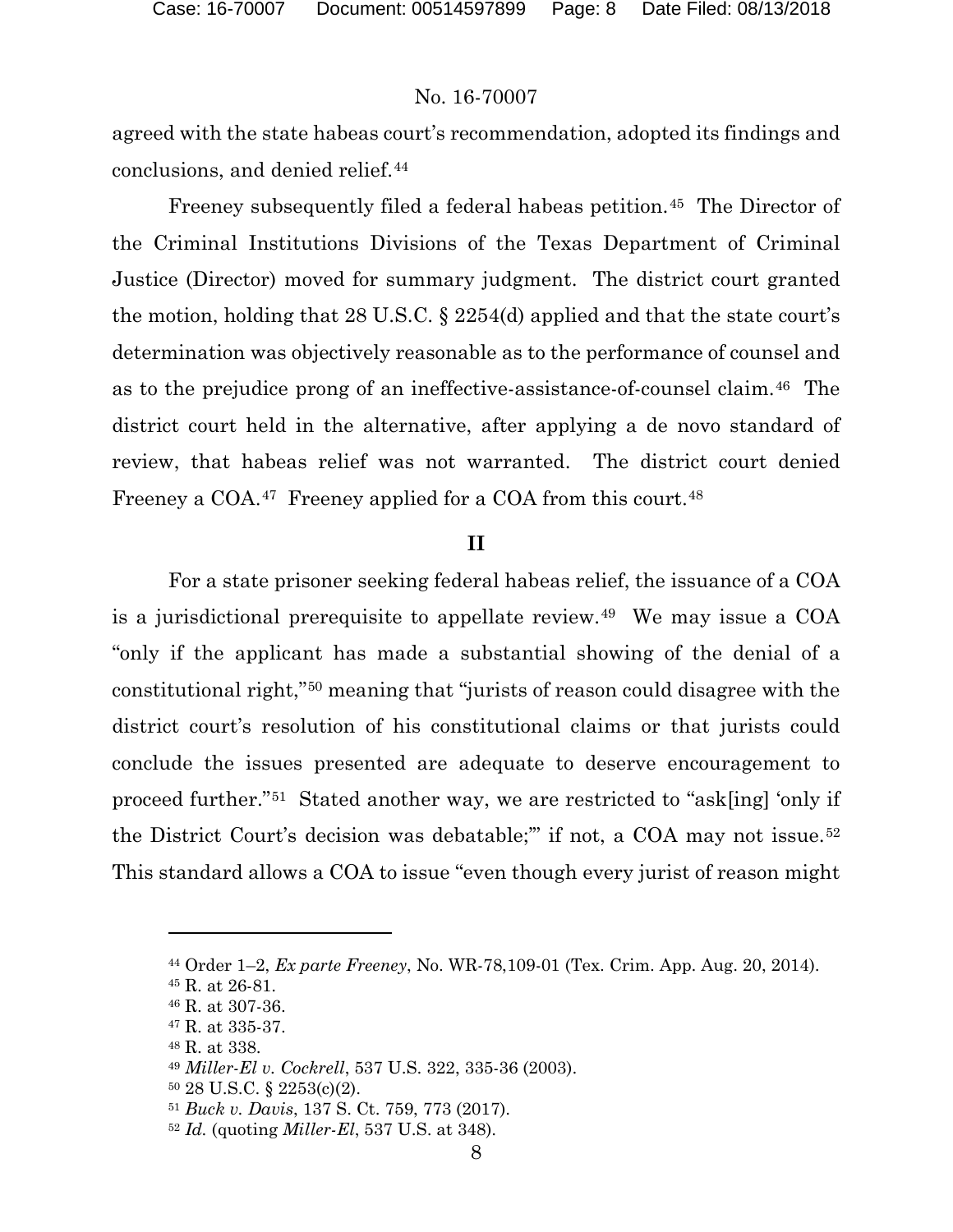agree, after the COA has been granted and the case has received full consideration, that petitioner will not prevail."[53](#page-8-0)

The Supreme Court has cautioned that, at this threshold stage, we are to refrain from "full consideration of the factual or legal bases adduced in support of the claims."<sup>54</sup> Our focus must remain on the limited inquiry as to whether a COA should issue and avoid the merits of the appeal as a means to justify a denial of a COA.[55](#page-8-2) In a capital case, should any doubt remain after this inquiry as to the propriety of a COA, we resolve those doubts in the petitioner's favor.[56](#page-8-3)

#### **III**

Under the Antiterrorism and Effective Death Penalty Act (AEDPA), federal habeas relief is available to petitioners "in custody pursuant to the judgment of a State court" on the basis of "any claim that was adjudicated on the merits in State court"[57](#page-8-4) when the state proceeding "resulted in a decision that was contrary to, or involved an unreasonable application of, clearly established Federal law, as determined by the Supreme Court of the United States,"[58](#page-8-5) or if the decision was "based on an unreasonable determination of the facts in light of the evidence presented in the State court proceeding."[59](#page-8-6)

## **A**

Freeney argues that reasonable jurists could debate whether the deferential lens through which AEDPA requires courts to examine claims "adjudicated on the merits in State court" is inapplicable. Freeney asserts that

<sup>53</sup> *Id.* (quoting *Miller-El*, 537 U.S. at 338).

<sup>54</sup> *Id.* (quoting *Miller-El*, 537 U.S. at 336).

<sup>55</sup> *Id.* (quoting *Miller-El*, 537 U.S. at 336-37).

<span id="page-8-6"></span><span id="page-8-5"></span><span id="page-8-4"></span><span id="page-8-3"></span><span id="page-8-2"></span><span id="page-8-1"></span><span id="page-8-0"></span><sup>56</sup> *United States v. Bernard*, 762 F.3d 467, 471 (5th Cir. 2014) (quoting *Ramirez v. Dretke*, 398 F.3d 691, 694 (5th Cir. 2005)).

<sup>57</sup> 28 U.S.C. § 2254(d).

<sup>58</sup> *Id.* § 2254(d)(1).

<sup>59</sup> *Id.* § 2254(d)(2).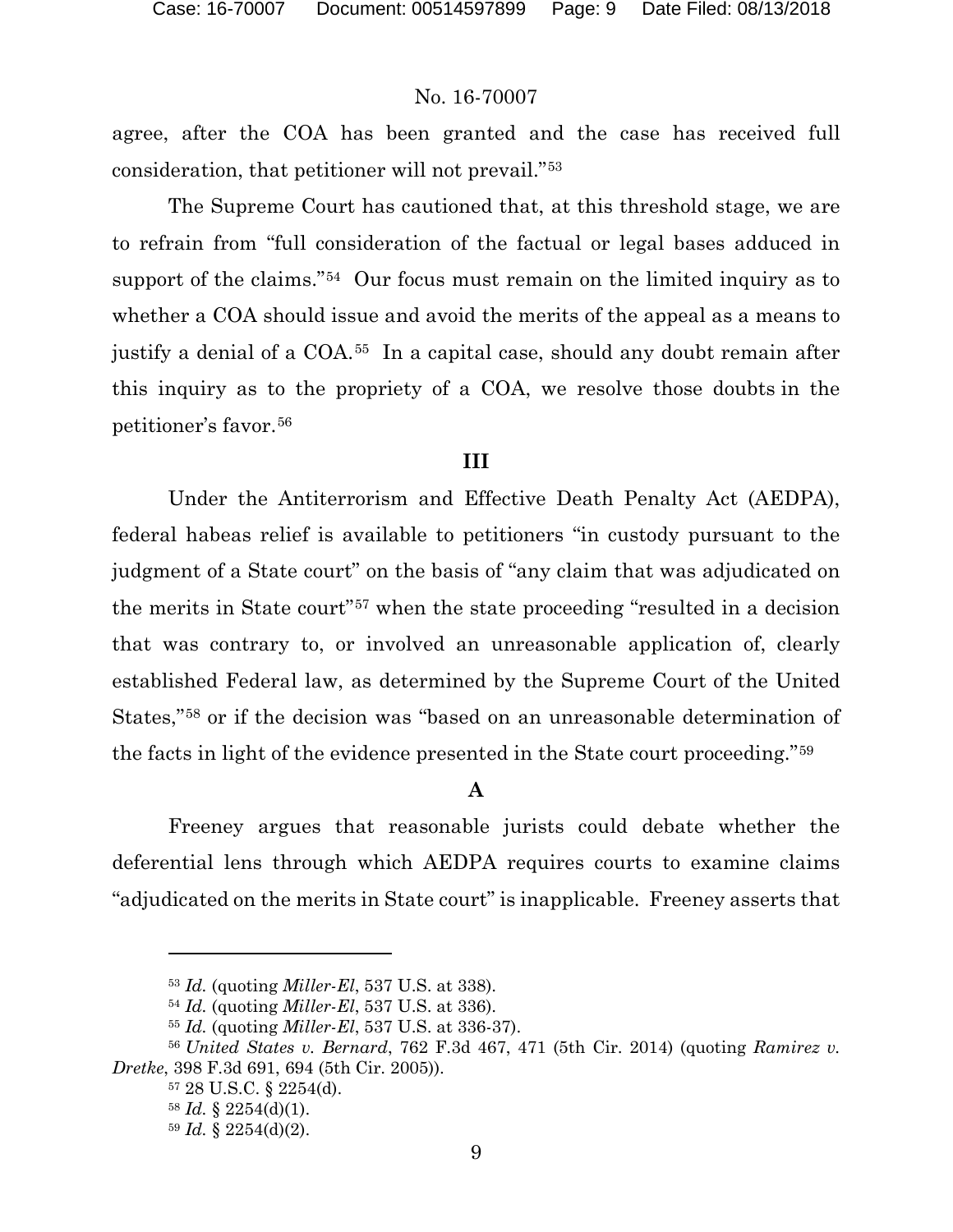the state habeas court deprived him of due process by adopting the State's proposed findings of fact and conclusions of law before Freeney had submitted his. Freeney contends that the state court misled him "into believing that he would have an opportunity to be heard but then chose to hear only from the State and to adopt, unedited, the State's proposed findings of fact and law," resulting in a claim that was not "adjudicated on the merits."[60](#page-9-0) No reasonable jurist could debate the merits of this claim.

In determining "whether an 'adjudication on the merits' occurred, we have looked at whether the state court reached the merits of the petitioner's claim rather than deciding it on procedural grounds."[61](#page-9-1) We have held that "a full and fair hearing in state court is not a prerequisite to applying AEDPA's deferential scheme."[62](#page-9-2) That is because "[t]he term 'adjudication on the merits' . . . refers solely to whether the state court reached a conclusion as to the substantive matter of a claim, as opposed to disposing of the matter for procedural reasons. It does not speak to the quality of the process."[63](#page-9-3)

Freeney relies on *Johnson v. Williams*[64](#page-9-4) in arguing that the "Supreme Court has subsequently rejected this narrow interpretation" of "adjudication on the merits." He argues that the Court instead reasoned that an adjudication on the merits does not occur unless it comports with "the fundamental due process guarantee [of] . . . an opportunity to be heard." But *Johnson* addressed whether a federal claim should be considered adjudicated on the merits when the state court "issues an opinion that addresses some issues but does not

<sup>60</sup> *Id.* § 2254(d).

<sup>61</sup> *Valdez v. Cockrell*, 274 F.3d 941, 952 (5th Cir. 2001).

<sup>62</sup> *Wiley v. Epps*, 625 F.3d 199, 207 (5th Cir. 2010).

<span id="page-9-4"></span><span id="page-9-3"></span><span id="page-9-2"></span><span id="page-9-1"></span><span id="page-9-0"></span><sup>63</sup> *Valdez*, 274 F.3d at 950 (citations omitted) (quoting 28 U.S.C. § 2254(d)); *cf. Browning v. Trammell*, 717 F.3d 1092, 1102 (10th Cir. 2013) (noting that no "authority establish[es] that 'adjudication on the merits' necessarily requires an adversarial proceeding").

<sup>64</sup> 568 U.S. 289 (2013).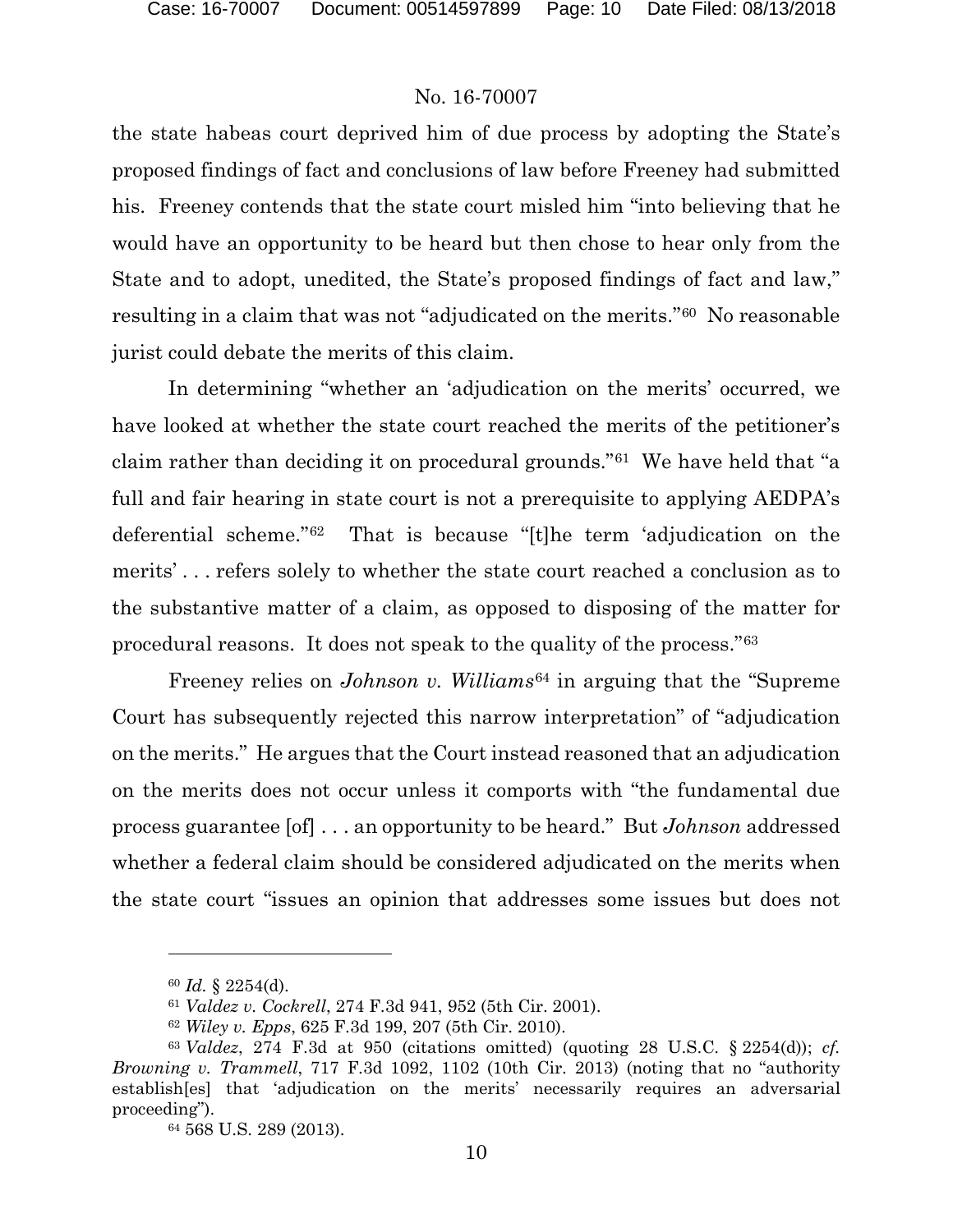expressly address the federal claim in question."[65](#page-10-0) It did not address the quality of the state court process, and no reasonable jurist could read *Johnson* as undermining our binding precedent.

In any event, Freeney received an "opportunity to be heard" in the state habeas court. He filed a petition, proposed findings of fact and conclusions of law in the initial state habeas proceeding, and affidavits introducing new evidence to support his arguments. "[B]ecause our precedent does not require a full and fair hearing, and because the record reflects that [Freeney] had ample opportunity to 'develop his claims' before the state habeas court, reasonable jurists could not debate whether the district court properly applied Section 2254 deference in its review of the state habeas court's findings of fact and conclusions of law."[66](#page-10-1) Freeney has not shown that a reasonable jurist could argue that his claim was not adjudicated on the merits. Freeney's invocation of the "general limits to the rules of preclusion" in order to bypass AEDPA deference is not well-taken. Congress, in enacting AEDPA, spoke directly to the requirements that occasion deference to state court adjudications.[67](#page-10-2) A reasonable jurist could not ignore its command by resorting to general principles of preclusion.

Freeney argues that the alleged shortcomings in the state habeas court's procedures constitute an "antecedent unreasonable application of [clearly established] due process" law, exempting his claim from AEDPA deference under 28 U.S.C.  $\S 2254(d)(1).$ <sup>68</sup> He asserts that "the state court was required

<sup>65</sup> *Johnson*, 568 U.S. at 292.

<sup>66</sup> *Rockwell v. Davis*, 853 F.3d 758, 761 n.5 (5th Cir. 2017).

<sup>67</sup> *See Resolution Tr. Corp. v. Miramon*, 22 F.3d 1357, 1360-61 (5th Cir. 1994).

<span id="page-10-3"></span><span id="page-10-2"></span><span id="page-10-1"></span><span id="page-10-0"></span><sup>68</sup> *See Wiley v. Epps*, 625 F.3d 199, 207 (5th Cir. 2010) ("It is axiomatic that infirmities in state habeas proceedings under state law are not a basis for federal relief. Indeed, we have also held that a full and fair hearing in state court is not a prerequisite to applying the AEDPA's deferential scheme. The Supreme Court has recognized, however, that a state court's unreasonable application of federal law, as a predicate for adjudicating a defendant's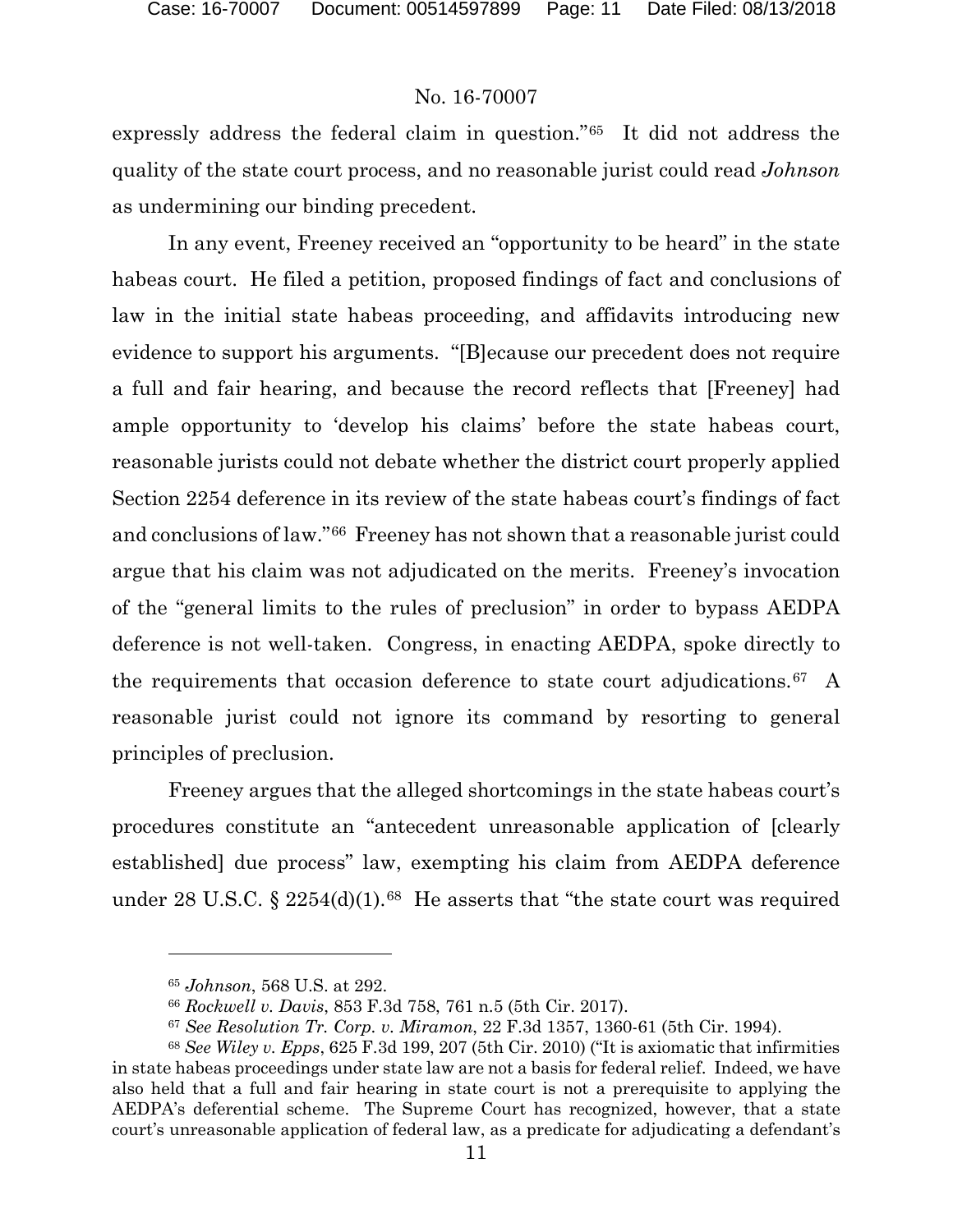to provide Mr. Freeney with an opportunity to be heard and was required to give notice of when and how Mr. Freeney would be heard."[69](#page-11-0) Our precedent forecloses this argument. We have previously stated that "[i]t certainly does not amount to a decision that was contrary to, or involved an unreasonable application of, clearly established Federal law, as determined by the Supreme Court of the United States" to deny a petitioner "any opportunity to object or seek changes or clarifications to the findings in the State's proposed order, which the state court requested *ex parte*, and signed verbatim."<sup>[70](#page-11-1)</sup> For the same reason, Freeney's assertion that reasonable jurists could debate the state habeas court's decision to render a recommendation before this submission and before twenty-one days had elapsed from when one of Freeney's trial counsel submitted an affidavit is without merit. He cites no precedent—much less clearly established federal law[71—](#page-11-2)suggesting that this decision was in error, and our review reveals none. No reasonable jurist could claim that the state habeas court's procedures violated clearly established due process law.

#### **B**

Freeney raises several objections to the state habeas court's resolution of the merits of his ineffective-assistance claim. To be entitled to relief, Freeney must "show both that his counsel provided deficient assistance and that there was prejudice as a result."[72](#page-11-3) This standard is "highly deferential."[73](#page-11-4) For trial counsel's performance to be deficient, it must fall below an objective standard of reasonableness such that "counsel was not functioning as the

<span id="page-11-4"></span><span id="page-11-3"></span><span id="page-11-2"></span><span id="page-11-1"></span><span id="page-11-0"></span>claim, may undermine the AEDPA deference given to the state court adjudication." (citations omitted)).

<sup>69</sup> Freeney Supp. Br. at 17.

<sup>70</sup> *Green v. Thaler*, 699 F.3d 404, 415-16 (5th Cir. 2012) (internal quotations removed).

<sup>71</sup> *See White v. Woodall*, 134 S. Ct. 1697, 1702 (2014).

<sup>72</sup> *Harrington v. Richter*, 562 U.S. 86, 104 (2011).

<sup>73</sup> *Id.* at 105 (quoting *Strickland v. Washington*, 466 U.S. 668, 689 (1984)).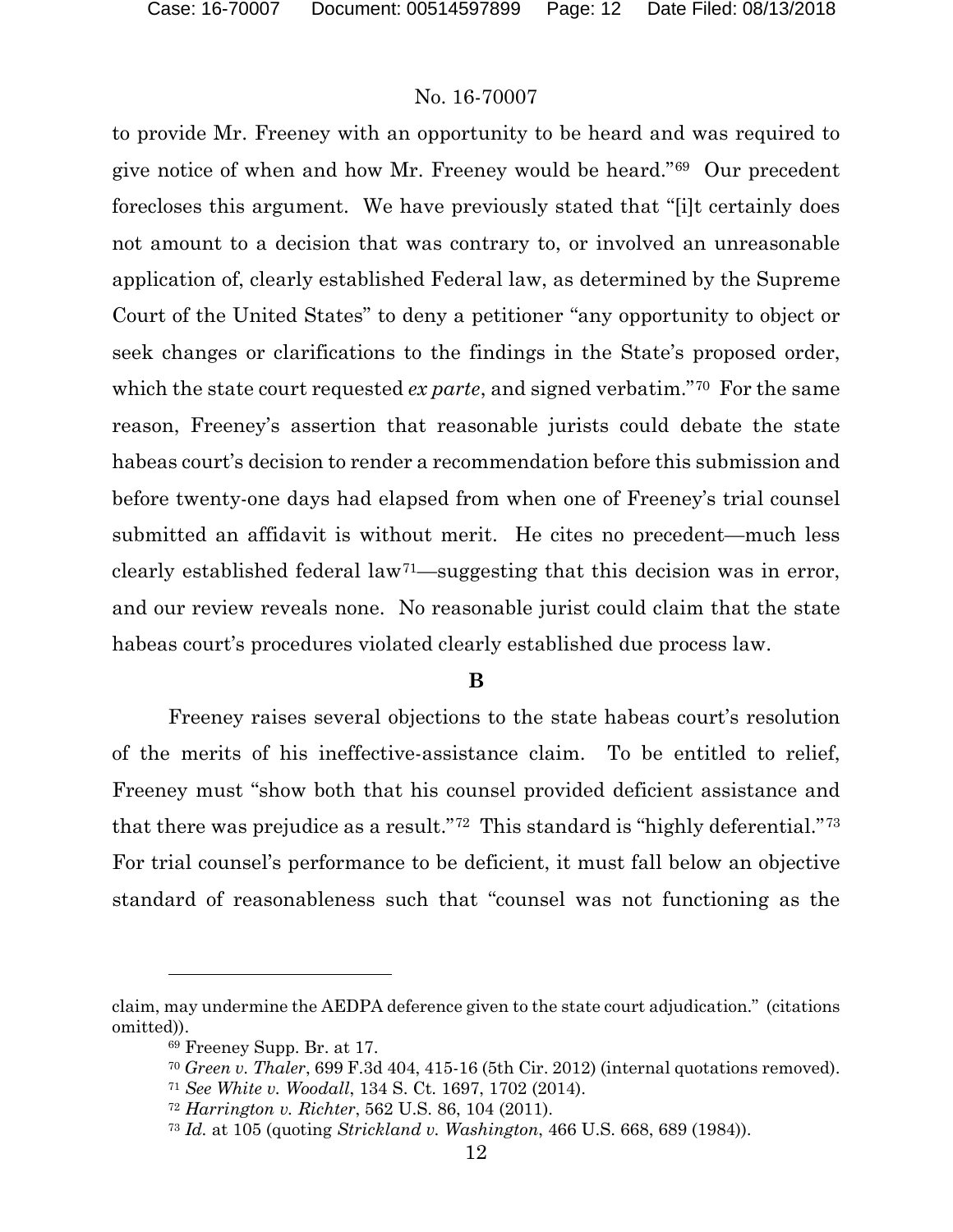'counsel' guaranteed the defendant by the Sixth Amendment."[74](#page-12-0) There is "a 'strong presumption' that counsel's representation was within the 'wide range' of reasonable professional assistance."[75](#page-12-1) To establish prejudice, Freeney must do more than "show that the errors had some conceivable effect on the outcome of the proceeding."[76](#page-12-2) Rather, he must show "a reasonable probability"—that is, "a probability sufficient to undermine confidence in the outcome"—"that, but for counsel's unprofessional errors, the result of the proceeding would have been different."[77](#page-12-3) For a COA to issue, jurists of reason must be able to debate whether Freeney established both deficiency and prejudice.<sup>[78](#page-12-4)</sup>

Freeney argues at length that the state habeas court unreasonably applied *Strickland v. Washington*.[79](#page-12-5) First he argues that the court improperly required him to "prove the truth of the mitigating evidence alleged to have been undiscovered by trial counsel by a preponderance of the evidence." However, the state habeas court had an alternative basis for holding that Freeney had not established deficiency. That court applied *Wiggins v. Smith*<sup>[80](#page-12-6)</sup> and held that trial counsel's failure to investigate the alleged abuse was reasonable, as neither Freeney, his mother, nor any of the other witnesses that trial counsel interviewed disclosed it.[81](#page-12-7) There was accordingly no "known evidence [that] would lead a reasonable attorney to investigate further."[82](#page-12-8) No

<span id="page-12-0"></span><sup>74</sup> *Id.* at 104 (quoting *Strickland*, 466 U.S. at 687).

<sup>75</sup> *Id.* (quoting *Strickland*, 466 U.S. at 689).

<sup>76</sup> *Id.* (quoting *Strickland*, 466 U.S. at 693).

<sup>77</sup> *Strickland*, 466 U.S. at 694.

<sup>78</sup> *See Buck v. Davis*, 137 S. Ct. 759, 773 (2017).

<sup>79</sup> 466 U.S. 668 (1984).

<span id="page-12-8"></span><span id="page-12-7"></span><span id="page-12-6"></span><span id="page-12-5"></span><span id="page-12-4"></span><span id="page-12-3"></span><span id="page-12-2"></span><span id="page-12-1"></span><sup>80</sup> 539 U.S. 510, 527 (2003) ("In assessing the reasonableness of an attorney's investigation . . . a court must consider not only the quantum of evidence already known to counsel, but also whether the known evidence would lead a reasonable attorney to investigate further.").

<sup>81</sup> SHCR at 292.

<sup>82</sup> *Wiggins*, 539 U.S. at 527.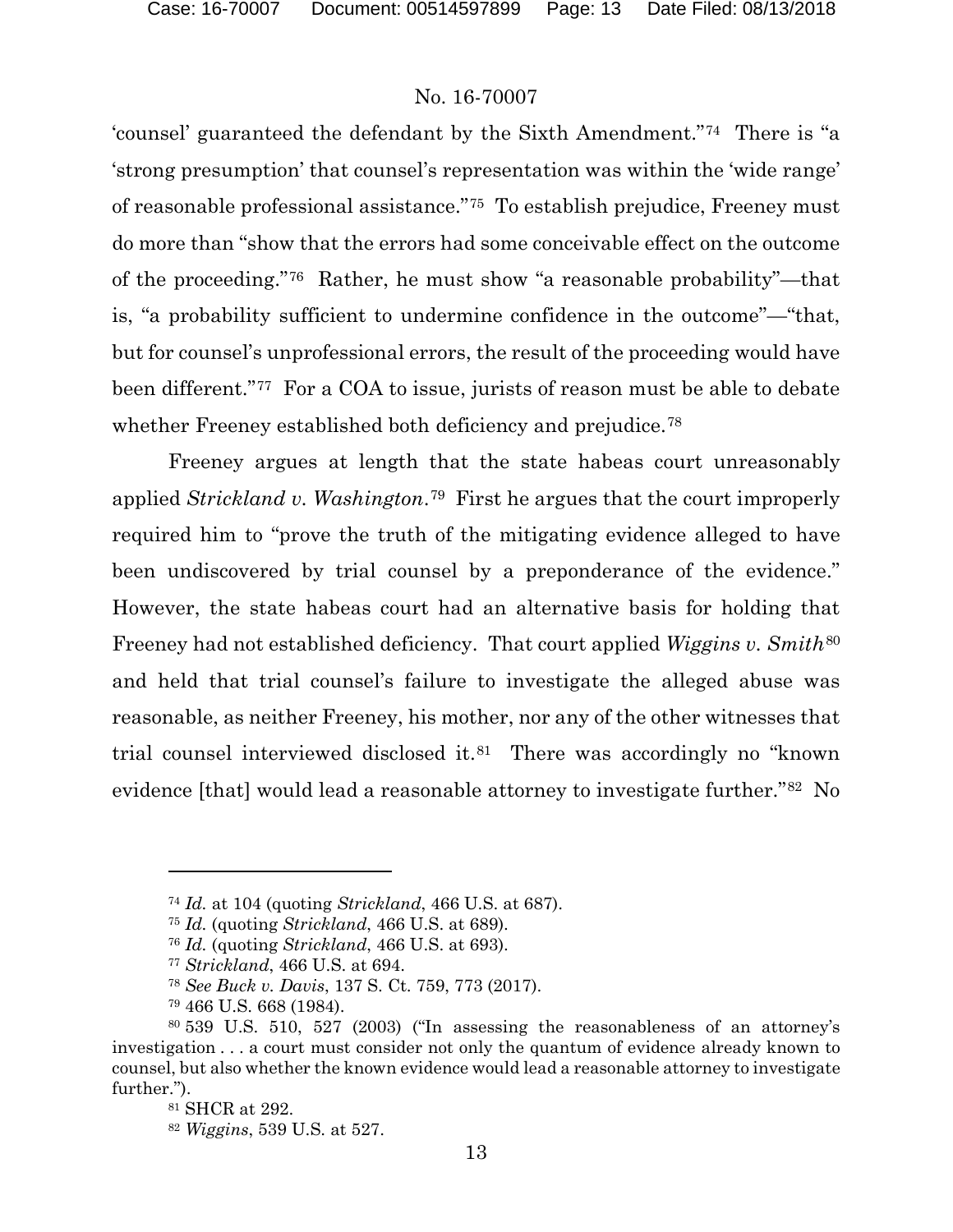reasonable jurist could debate the propriety of the state habeas court's application of *Strickland* on this point.

Freeney argues that the state habeas court shifted the duty to investigate mitigation evidence from trial counsel to Freeney and the potential mitigation witnesses by purportedly requiring them to "come forward and disclose relevant information to trial counsel." This is so, he contends, because the state habeas court noted that trial counsel "cannot be faulted for failing to discover Freeney's physically and mentally abusive childhood because neither Freeney nor witnesses volunteered the information."[83](#page-13-0) But Freeney mischaracterizes what the court did. The state habeas court concluded that "[c]ounsel [had] conducted a reasonable investigation into Applicant's background."[84](#page-13-1) In explaining why that investigation was reasonable, the court noted that interviews with mitigation witnesses and Freeney himself, as well as years of medical records collected from Freeney's psychiatrist, did not uncover evidence of abuse by his mother, evidence which the court was "not convinced" existed.[85](#page-13-2) The Supreme Court has observed that *Strickland* "does not force defense lawyers to scour the globe on the off chance something will turn up."[86](#page-13-3) Instead, "reasonably diligent counsel may draw a line when they have good reason to think further investigation would be a waste,"[87](#page-13-4) and "when a defendant has given counsel reason to believe that pursuing certain investigations would be fruitless or even harmful, counsel's failure to pursue those investigations may not later be challenged as unreasonable."[88](#page-13-5) No reasonable jurist could call into question the state habeas court's application

<span id="page-13-0"></span><sup>83</sup> SHCR at 286.

<span id="page-13-1"></span><sup>84</sup> SHCR at 285.

<span id="page-13-3"></span><span id="page-13-2"></span><sup>85</sup> SHCR at 285.

<sup>86</sup> *Rompilla v. Beard*, 545 U.S. 374, 383 (2005).

<span id="page-13-4"></span><sup>87</sup> *Id.*

<span id="page-13-5"></span><sup>88</sup> *Strickland v. Washington*, 466 U.S. 668, 691 (1984).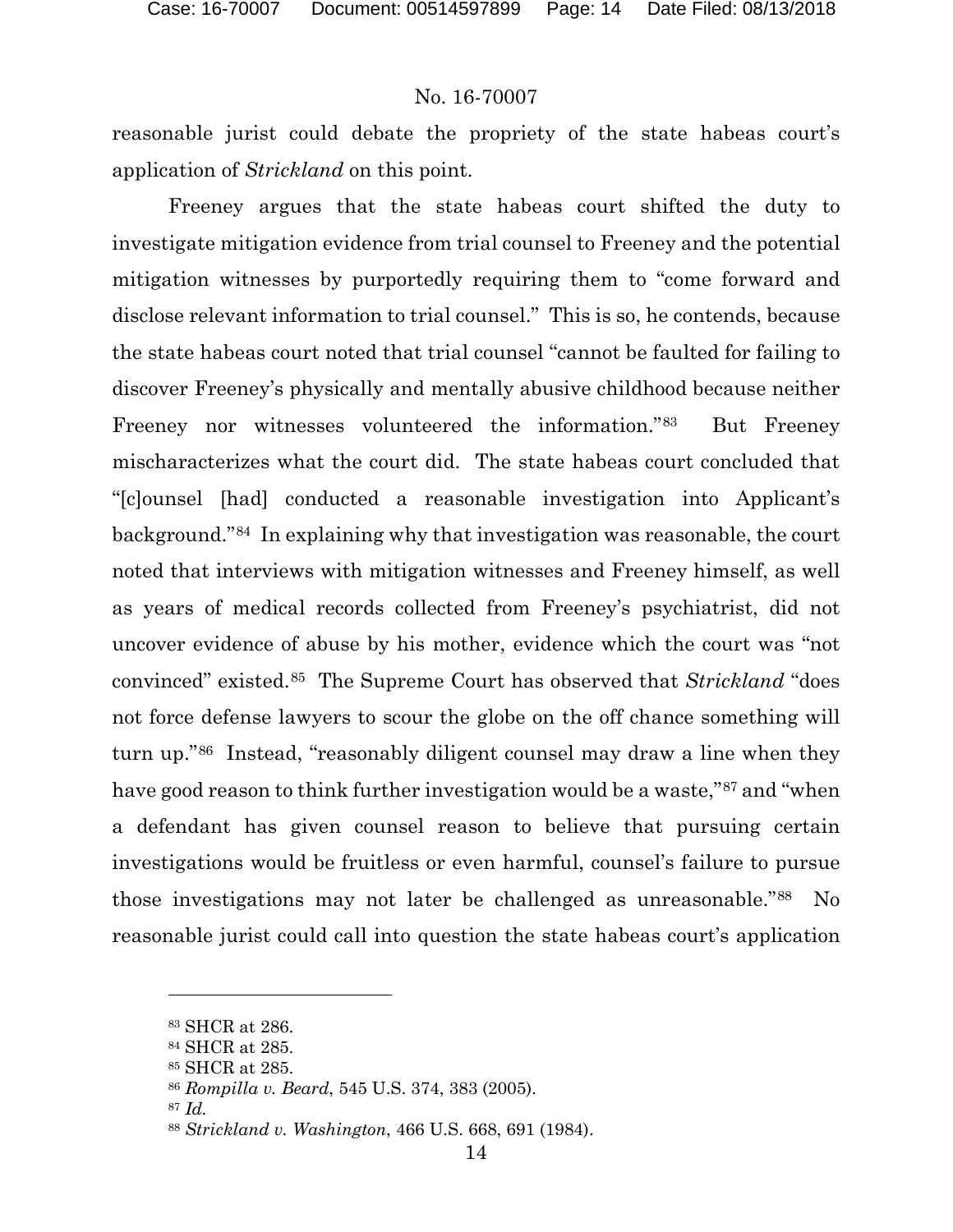of *Strickland*. For the same reasons, Freeney's claim that a COA should issue because trial counsel improperly "abandoned" its investigation into his background, is without merit.

Freeney alleges that his trial counsel failed to contact his brother, Jesse Kelly, Jr., after receiving notice that the state planned to offer evidence that Freeney sexually assaulted Kelly as a child. This is inaccurate, as trial counsel subpoenaed Kelly and informed him that he may be called as a character witness.<sup>[89](#page-14-0)</sup> Furthermore, evidence of Freeney's assault on his brother would have been inconsistent with other evidence and with trial counsel's mitigation theory that Freeney "was a law-abiding, well-mannered child who eventually had a psychotic break . . . in the National Guard."[90](#page-14-1) Accordingly, even if trial counsel were deficient with respect to their interactions with Kelly, jurists of reason cannot debate that Freeney cannot establish prejudice on this point.

Freeney next sets forth a series of claims challenging the state habeas court's conclusion that he failed to prove prejudice. First, he argues that a COA should issue because the court applied the incorrect legal standard to its prejudice analysis. Under Texas law, a defendant may not be sentenced to death if the jury returns a special verdict finding that, after "taking into consideration all of the evidence, including the circumstances of the offense, the defendant's character and background, and the personal moral culpability of the defendant, there is a sufficient mitigating circumstance . . . to warrant" a life sentence as opposed to death.[91](#page-14-2) Freeney asserts that because this standard does not affirmatively instruct the jury to balance mitigation evidence against aggravating factors, the state habeas court improperly

<span id="page-14-0"></span><sup>89</sup> SHCR at 42.

<span id="page-14-1"></span><sup>90</sup> SHCR at 292.

<span id="page-14-2"></span><sup>91</sup> TEX. CODE CRIM. PROC. art. 37.017, § 2(e)(1) (jury instruction for mitigation).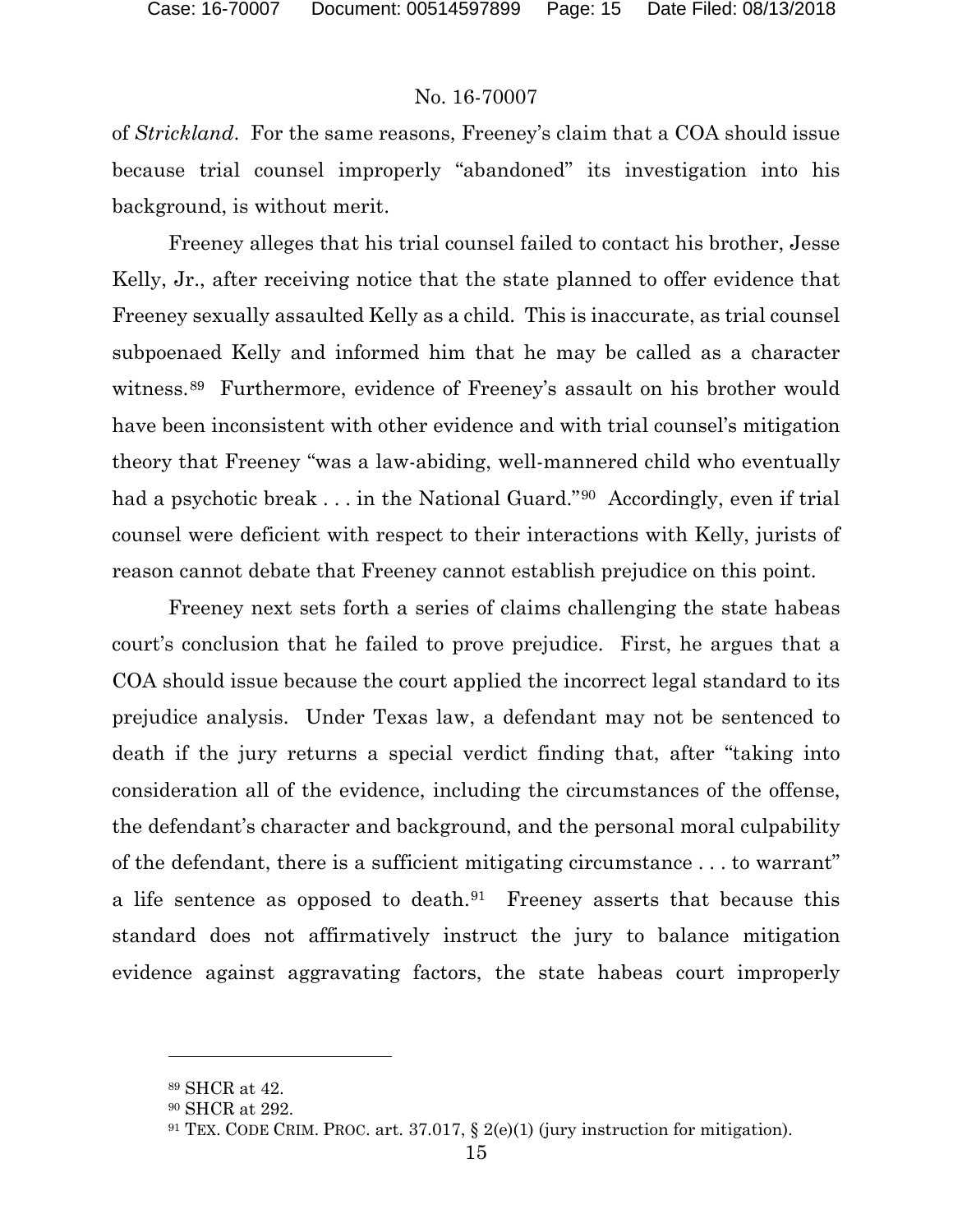discounted Freeney's new mitigation evidence due to its "double-edged" nature in holding that he had not established prejudice.

The affidavits presented to the state habeas court contained evidence that may well have led jurors to perceive Freeney to be morally culpable for the murders and would have undermined his mitigation theory that adultonset mental illness led him to commit the crimes. As the state habeas court noted, two of the new affidavits revealed that Freeney frequently beat his brothers when he was young<sup>[92](#page-15-0)</sup> and others indicated that his violent tendencies were long-standing.[93](#page-15-1) This contradicts trial counsel's stated mitigation theory.[94](#page-15-2) The jury could also have found that Freeney's new mitigation evidence would have been insufficient to rebut the brutal "circumstances of the offense."[95](#page-15-3) The jury instruction does not preclude a death sentence whenever a defendant may plausibly assert that outside circumstances contributed to his crime, but rather leaves it to the jury to define the contours of the circumstances that mitigate an otherwise compelling case for capital punishment. This consideration is relevant to whether prejudice has been established with "reasonable probability."[96](#page-15-4) No reasonable jurist could debate that it was appropriate for the state habeas court to take these aspects of Freeney's undiscovered evidence into consideration in evaluating prejudice.

Second, Freeney contends that the state habeas court "ma[de] the statelaw evidentiary findings that would have been at issue at sentencing" with

<sup>92</sup> SHCR at 274, 276.

<sup>93</sup> *See* SHCR at 276-77, 281.

<span id="page-15-4"></span><span id="page-15-3"></span><span id="page-15-2"></span><span id="page-15-1"></span><span id="page-15-0"></span><sup>94</sup> *See* SHCR at 241 (affidavit of trial counsel Robert Loper) (explaining that mitigation witnesses called at trial "were called to show that [Freeney] never exhibited violent or criminal behavior; that [he] was abused as a child; that he was a good, normal kid; that [the witnesses] could not believe he would have committed the offense; that he was a loving father; and that he had a mental illness").

<sup>95</sup> TEX. CODE CRIM. PROC. art. 37.017, § 2(e)(1).

<sup>96</sup> *Strickland v. Washington*, 466 U.S. 668, 695 (1984).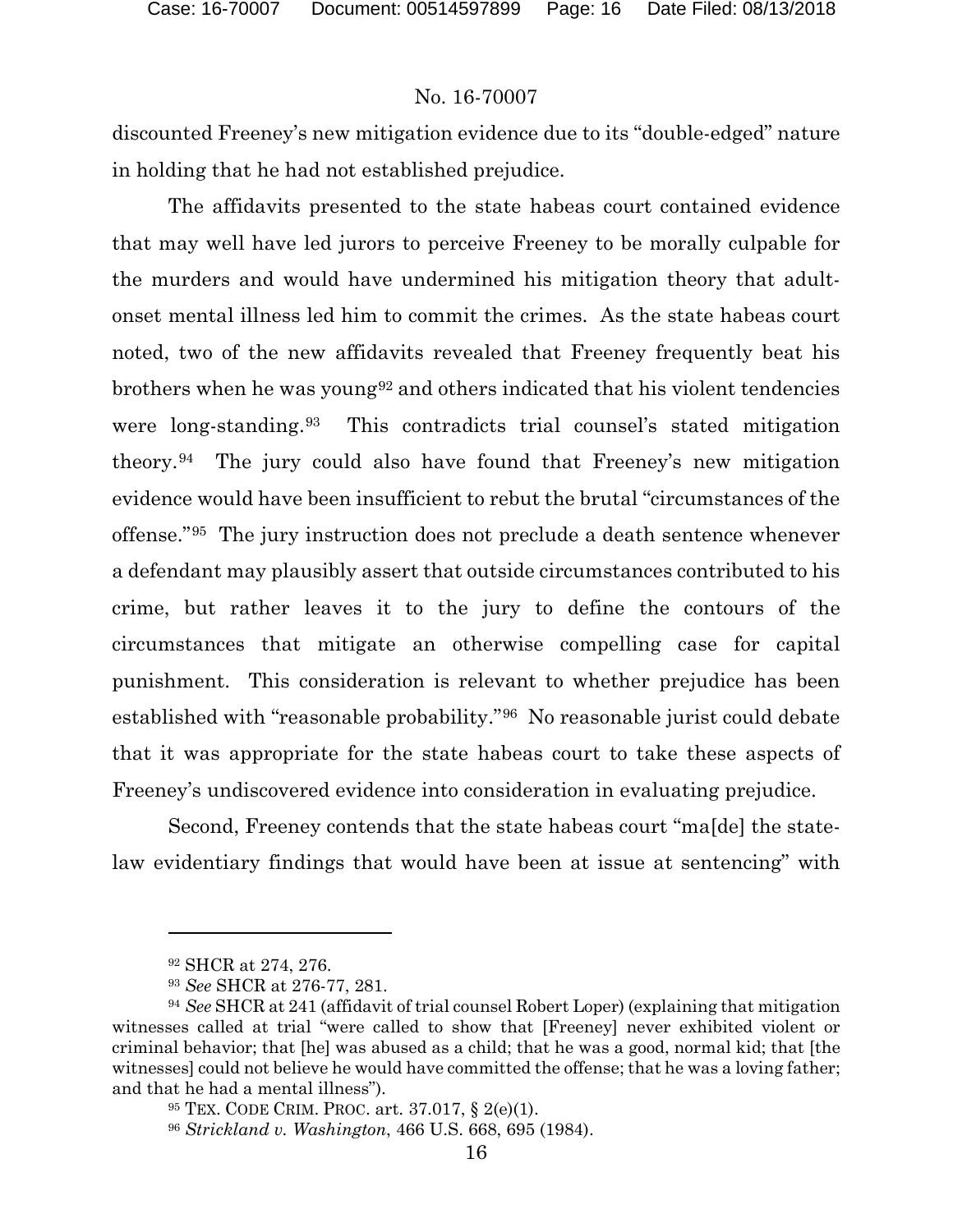respect to his undiscovered mitigation evidence. While that court did observe that some of the undiscovered mitigation evidence suffered from defects that might make it inadmissible or less credible,  $97$  no reasonable jurist could debate the propriety of its doing so. Consideration of the quality of a habeas applicant's new evidence is necessary to establish the likelihood that such evidence would have led to a different outcome at trial. This court has sanctioned state habeas courts' consideration of both the admissibility<sup>[98](#page-16-1)</sup> and the credibility[99](#page-16-2) of new evidence in the evaluation of the prejudice prong of a habeas applicant's *Strickland* claim. Therefore, that doing so is contrary to or an unreasonable application of clearly established federal law is not a proposition debatable among jurists of reason.

Jurists of reason could not debate whether the state habeas court acted contrary to or unreasonably applied *Strickland* in concluding that (1) Freeney failed to make "a substantial showing of the denial of a constitutional right"<sup>[100](#page-16-3)</sup> because Freeney's trial counsel acted in an objectively reasonable manner in investigating, selecting and presenting a mitigation theory, and that (2) Freeney failed to show "a probability sufficient to undermine confidence in the outcome,"[101](#page-16-4) that is, "a reasonable probability" that but for counsel's failure to discover and present an alternative mitigation theory, the jury would have found in his favor.[102](#page-16-5) Even assuming, *arguendo*, that the state habeas court unreasonably determined that counsel's performance was not ineffective, Freeney has failed to establish prejudice for the reasons discussed above.

<sup>97</sup> *See* SHCR at 294-95.

<sup>98</sup> *See Neal v. Puckett*, 286 F.3d 230, 241-42 (5th Cir. 2002) (en banc) (per curiam).

<sup>99</sup> *See Dale v. Quarterman*, 553 F.3d 876, 879 (5th Cir. 2008) (per curiam).

<span id="page-16-5"></span><span id="page-16-4"></span><span id="page-16-3"></span><span id="page-16-2"></span><span id="page-16-1"></span><span id="page-16-0"></span><sup>100</sup> *Miller-El v. Cockrell*, 537 U.S. 322, 336 (2003) (internal quotations and citations omitted).

<sup>101</sup> *Strickland v. Washington*, 466 U.S. 668, 694 (1984).

<sup>102</sup> *Id.*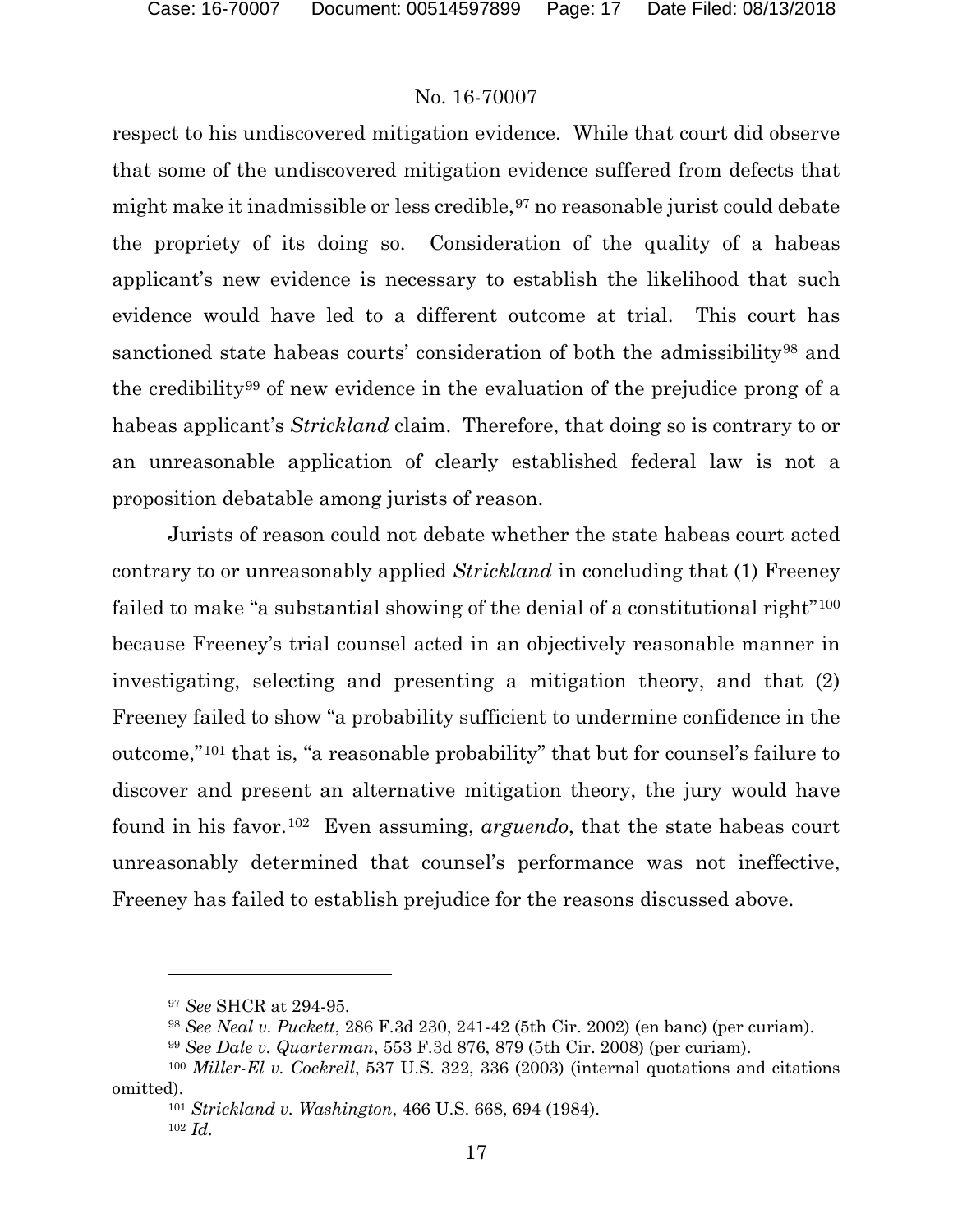#### **C**

Lastly, Freeney argues that reasonable jurists could debate whether AEDPA deference applies because the state habeas court's decision was "was based on an unreasonable determination of the facts in light of the evidence presented in the state court proceeding."[103](#page-17-0) Freeney asserts that it was unreasonable for the state trial court to find that trial counsel was unaware that Freeney was abused by his mother, and unreasonable in finding that trial counsel's investigation of the matter was not deficient. Freeney asserts that Leon Dwight Bey's testimony that Freeney had told Bey he had been "abused as a child"[104](#page-17-1) put trial counsel on notice of abuse at the hands of Freeney's mother, contrary to the state habeas court's finding that trial counsel was unaware of "physical abuse growing up in Kelly's household."[105](#page-17-2)

A state habeas court's factual determinations are "not unreasonable merely because a federal habeas court would have reached a different conclusion in the first instance."[106](#page-17-3) Here, reasonable jurists could not debate whether the state habeas court was unreasonable in finding that trial counsel lacked a reason to investigate whether Freeney was subjected to physical abuse by his mother. Trial counsel was aware of, and based a mitigation theory in part on, evidence that Freeney had been abused by his uncle.[107](#page-17-4) Freeney offered evidence to that effect at trial.[108](#page-17-5) Bey's reference to "abuse" in his testimony was not specific, would have been consistent with abuse by Freeney's

<sup>103</sup> 28 U.S.C. § 2254(d)(2).

<sup>104</sup> 22 RR at 127.

<sup>105</sup> Supp. SHCR at 102.

<sup>106</sup> *Wood v. Allen*, 558 U.S. 290, 301 (2010).

<sup>107</sup> *See* SHCR at 241 (affidavit of trial counsel Robert Loper).

<span id="page-17-5"></span><span id="page-17-4"></span><span id="page-17-3"></span><span id="page-17-2"></span><span id="page-17-1"></span><span id="page-17-0"></span><sup>108</sup> *See* 22 RR at 236 (testimony of Dr. Daneen Milam) (opining that sexual abuse by Freeney's uncle could facilitate but not cause a psychotic break).